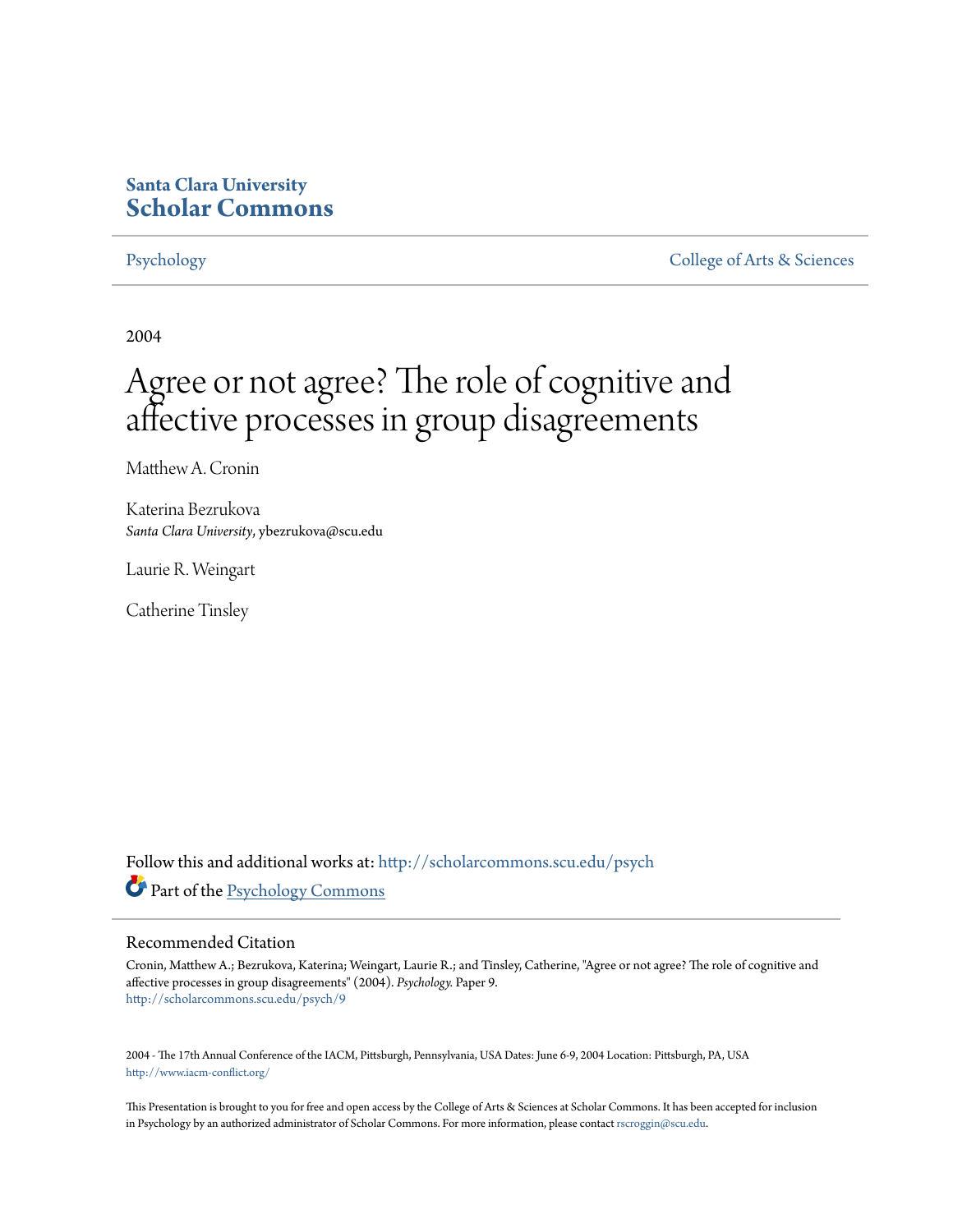#### **Agree or Not Agree? The Role of Cognitive and Affective Processes in Group**

#### **Disagreements**

Matthew. A Cronin Graduate School of Industrial Administration Carnegie Mellon University Phone: 412-421-3651 Voice Mail: 313-206-2096 **E-mail: [mcronin@andrew.cmu.edu](mailto:weingart@andrew.cmu.edu)**

Katerina Bezrukova Psychology Department Rutgers University 311 N. Fifth Street Camden, NJ 08102 Phone: 856-225-6120 Fax: 856-225-6602 **E-mail: [bezrukov@camden.rutgers.edu](mailto:bezrukov@camden.rutgers.edu)**

Laurie R. Weingart Graduate School of Industrial Administration Carnegie Mellon University Phone: 412-268-7585 Fax: 412-268-6920 **E-mail: [weingart@andrew.cmu.edu](mailto:weingart@andrew.cmu.edu)**

Catherine Tinsley The McDonough School of Business Georgetown University Washington DC 20057 Phone: 202-687-2525 Fax: 202-687-4031 **Email: [tinsleyc@georgetown.edu](mailto:tinsleyc@georgetown.edu)**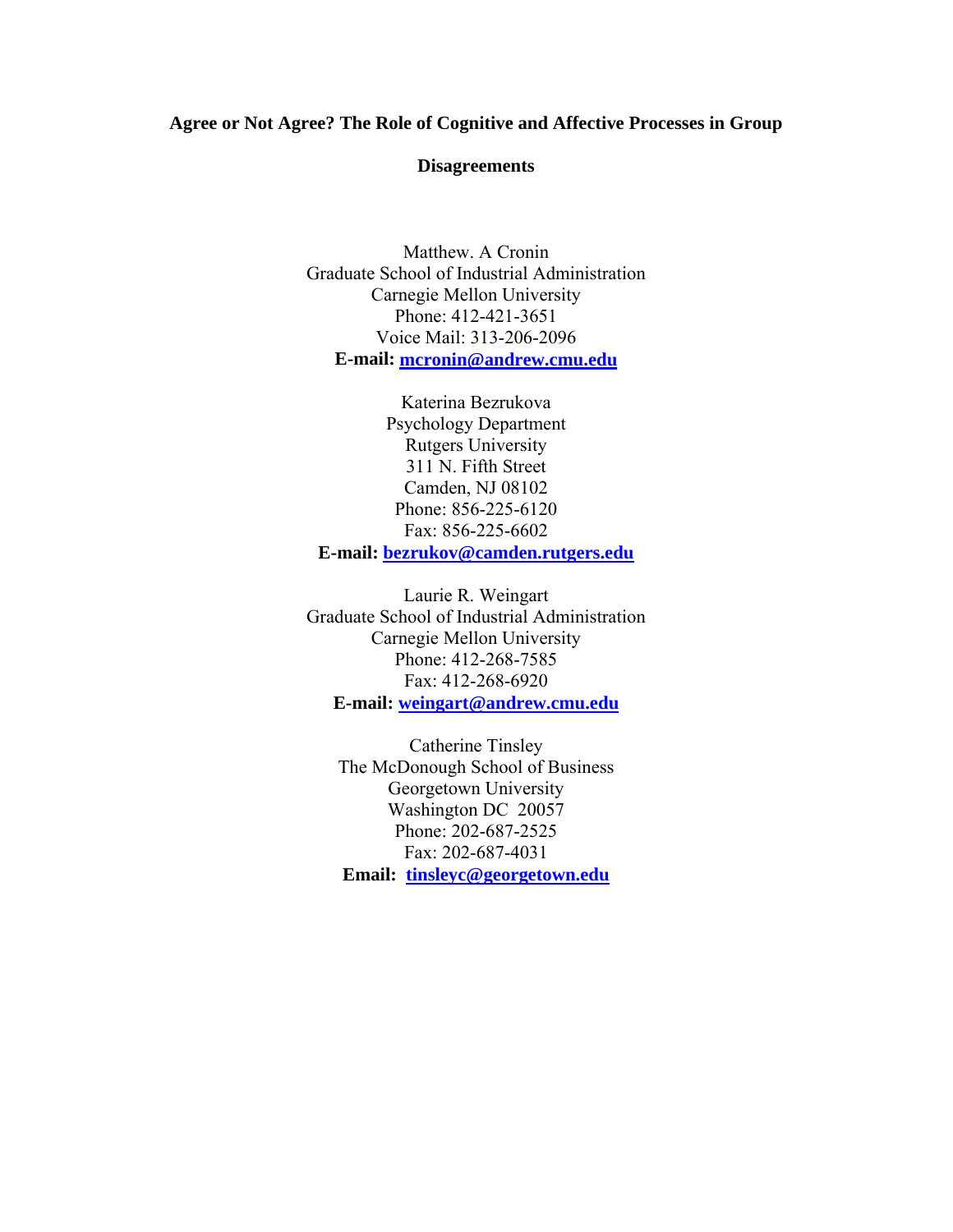# **Agree or Not Agree? The Role of Cognitive and Affective Processes in Group Disagreements**

#### **Abstract**

We develop and test a theoretical framework for understanding how cognitive and affective processes (cognitive and affective integration) influence the way in which disagreements (task and process) among group members affect their performance (individual and group level performance). We use this framework to explain how and why diversity may be either beneficial or detrimental to group process and outcomes. Specifically, we examine how group faultlines may hinder members' ability to create a shared understanding of the problem (cognitive integration) and a shared motivation to synthesize their knowledge (affective integration). If this happens, then groups will fail to share and process information, which will hinder group performance and satisfaction. We test this theory on 321MBA students in 88 five to six person teams from a prestigious East Coast university.

**Keywords:** disagreements, diversity, and group performance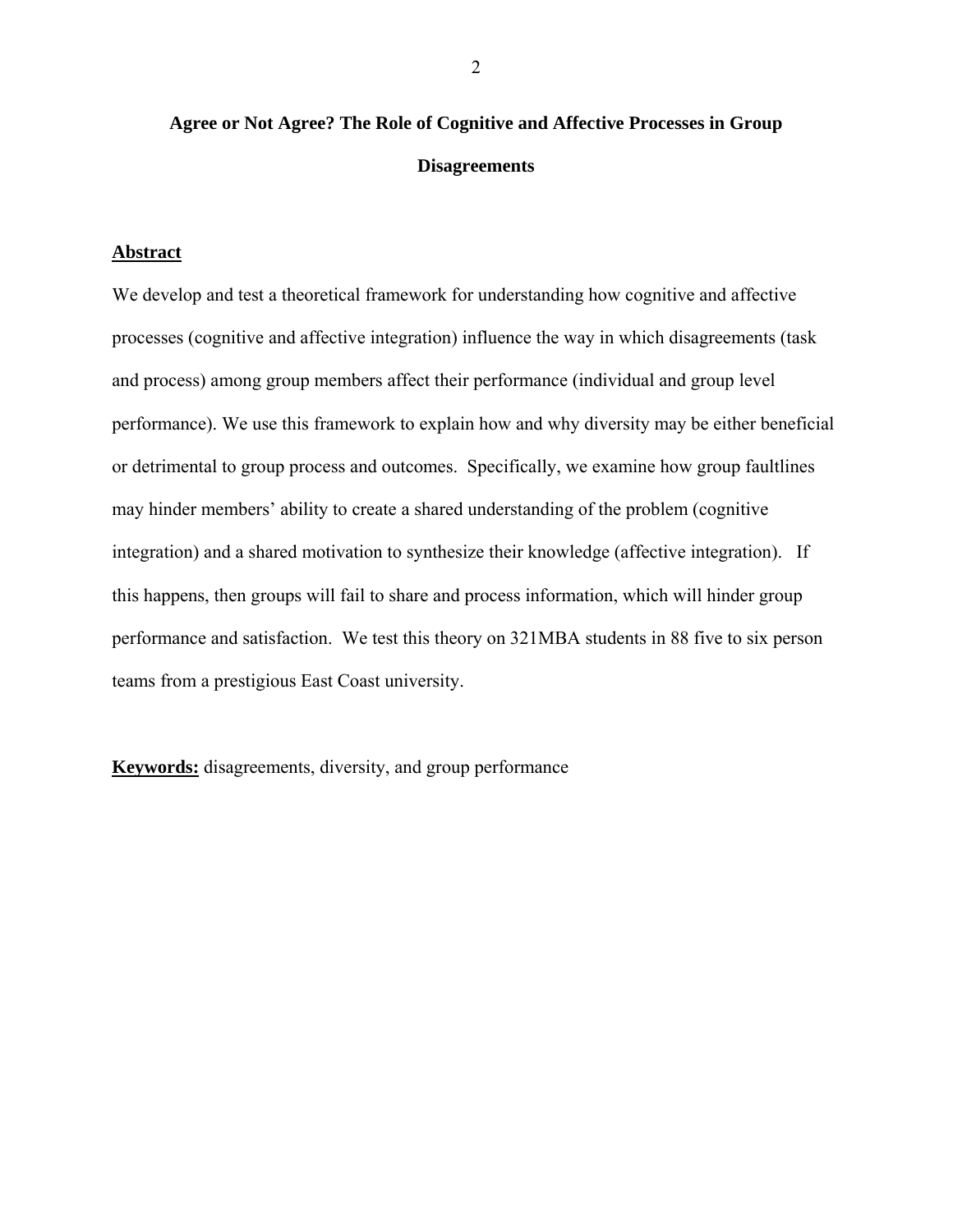## **Agree or Not Agree? The Role of Cognitive and Affective Processes in Group Disagreements**

#### **Introduction**

Teams have become a way of life in a broad spectrum of organizational contexts, yet team members' efforts to collaborate effectively have been often thwarted by misunderstandings, ineffective communication and disagreements. Such disagreements evolve around what the task should be and how this task should be achieved (what actions should be taken) (Amason, 1996; Jehn, 1997; Jehn et al., 1999; Kabanoff, 1991; Kramer, 1991; Pelled, 1996). Early research has shown that in some instances, disagreements over task may counteract the biased informationseeking of consensus-based teams and be beneficial for performance (e.g., Jehn, 1995; Schulz-Hardt, Jochims, and Frey, 2003). However, potentially positive effects of disagreements usually break down quickly and become more detrimental than helpful (De Dreu and Weingart, 2003). Researchers suggest that disagreements often interfere with members' abilities to hear each other and process the divergent information.

The empirical evidence appears to be somewhat mixed as to the benefits or costs of conflict. As noted above, some researchers find conflict to be useful to problem solving as it stimulates new ideas (Tjosvold, 1997) or overcomes groupthink biases (Janus, 1967). Yet, other researchers find that disagreements often curtail problem solving. Similarly, there is some evidence that members' differences contribute to better decisions and productivity (Mohrman, Mohrman, and Cohen, 1995), yet other evidence suggesting these differences lead to inconsistencies in members' views of the problem (Cronin and Weingart, 2003).We propose that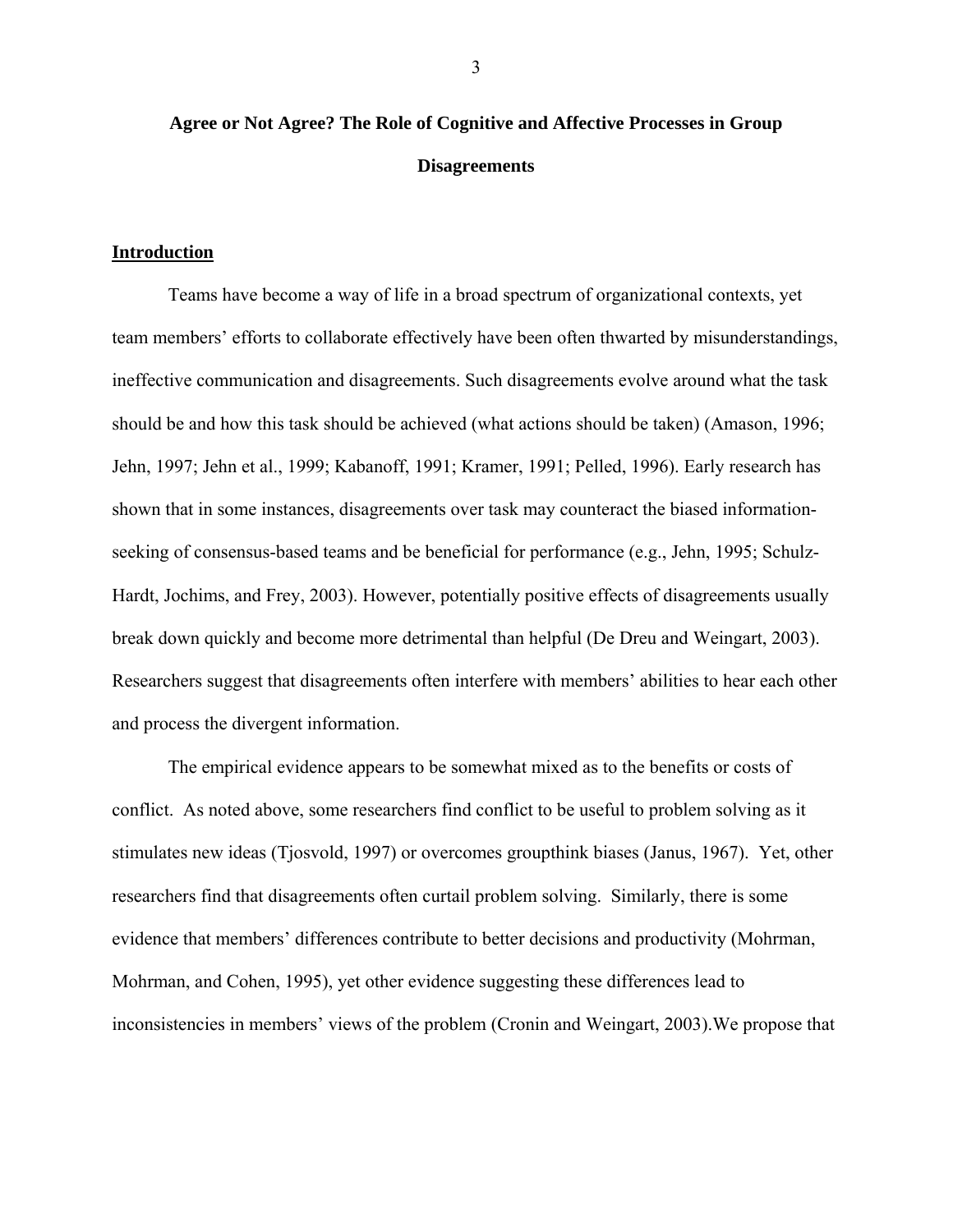cognitive and affective integration are two moderators that might explain these discrepant findings.

We contend that information may be shared (spoken) when disagreements arise (either task or process conflict), but that this information will not be heard or processed through problem solving if cognitive and affective integration are absent. We further contend that cognitive and affective integration are less likely to occur when there is a strong demographic faultline within a group. Hence our model, shown in Figure 1, synthesizes research on demographic diversity and conflict, highlighting the critical role of cognitive and affective integration in explaining how and why diversity and conflict may be either beneficial or detrimental to performance.

#### **Disagreement**

We draw on the literature on organizational conflict to examine two types of disagreements – task and process – that have been previously identified in working groups, bicultural teams, and other organizing entities (Amason, 1996; Jehn, 1997; Jehn et al., 1999; Kabanoff, 1991; Kramer, 1991; Pelled, 1996). Task disagreements refer to arguments around different ideas and opinions about the task being performed, such as disagreements regarding an organization's current strategic position or determining the correct data to include in a report. Process disagreements refer to arguments over the process of doing the task or dealing with logistical problems, such as how task accomplishment should proceed in the work unit, who's responsible for what, and how things should be delegated (Jehn, 1997).

Conflict has been argued to affect group process and performance both positively and negatively. Conflict can sometimes stimulate new ideas and new ways of thinking about a problem (Tjosvold, 1997), and can sometimes provide more information than the group can work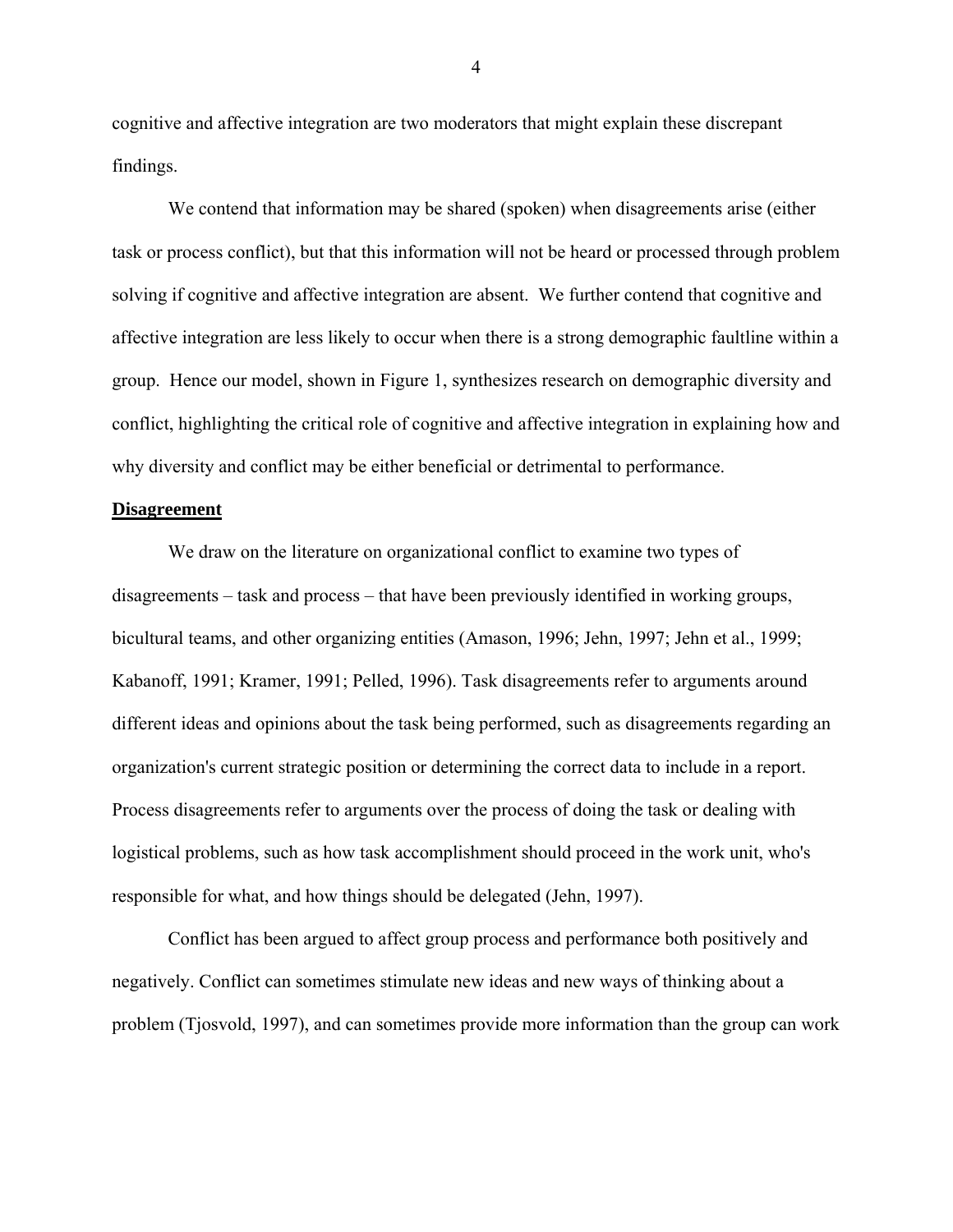with (Deutsch, 1973). However, when conflict intensifies, it can become disruptive and interfere with productive information processing (Carnevale and Probst, 1998).

As seen in our model, we do believe that most disagreements will lead to information sharing—that is a vocalizing by various group members of information that supports their position. Although members may be quiet if the disagreement is relatively unimportant or if they have relatively little power (Carnevale & Pruitt, 1983), assuming a modest amount of interest and power equity, most members are likely to voice support for their particular position in a conflict (Pruitt & Rubin, 1986). What we argue, however, is that this information sharing will not necessarily be productive unless cognitive and affective integration occur. That is, the information that is spoken will become "cheap talk" that is discounted or ignored, and not synthesized into a quality solution, unless members integrate it at both a cognitive and affective level.

#### **Cognitive and Affective Integration**

Group members can be integrated in terms of both their thinking styles and their interpersonal relationships; we call these respectively cognitive and affective integration. Cognitive integration implies that the frameworks (i.e., "thought worlds", see Dougherty, 1992) that group members use to understand and parse the task environment are similar. These frameworks comprise technical language and relationships that are assumed to be true. For example, both operations managers and finance managers use the language of mathematics and believe in optimization as a principle, hence they are highly cognitively integrated. Affective integration implies that people have good interpersonal relationships. That is, that they would view each other with mutual trust, respect, and liking. Cognitive integration allows group members to use information effectively because people share a frame of reference with which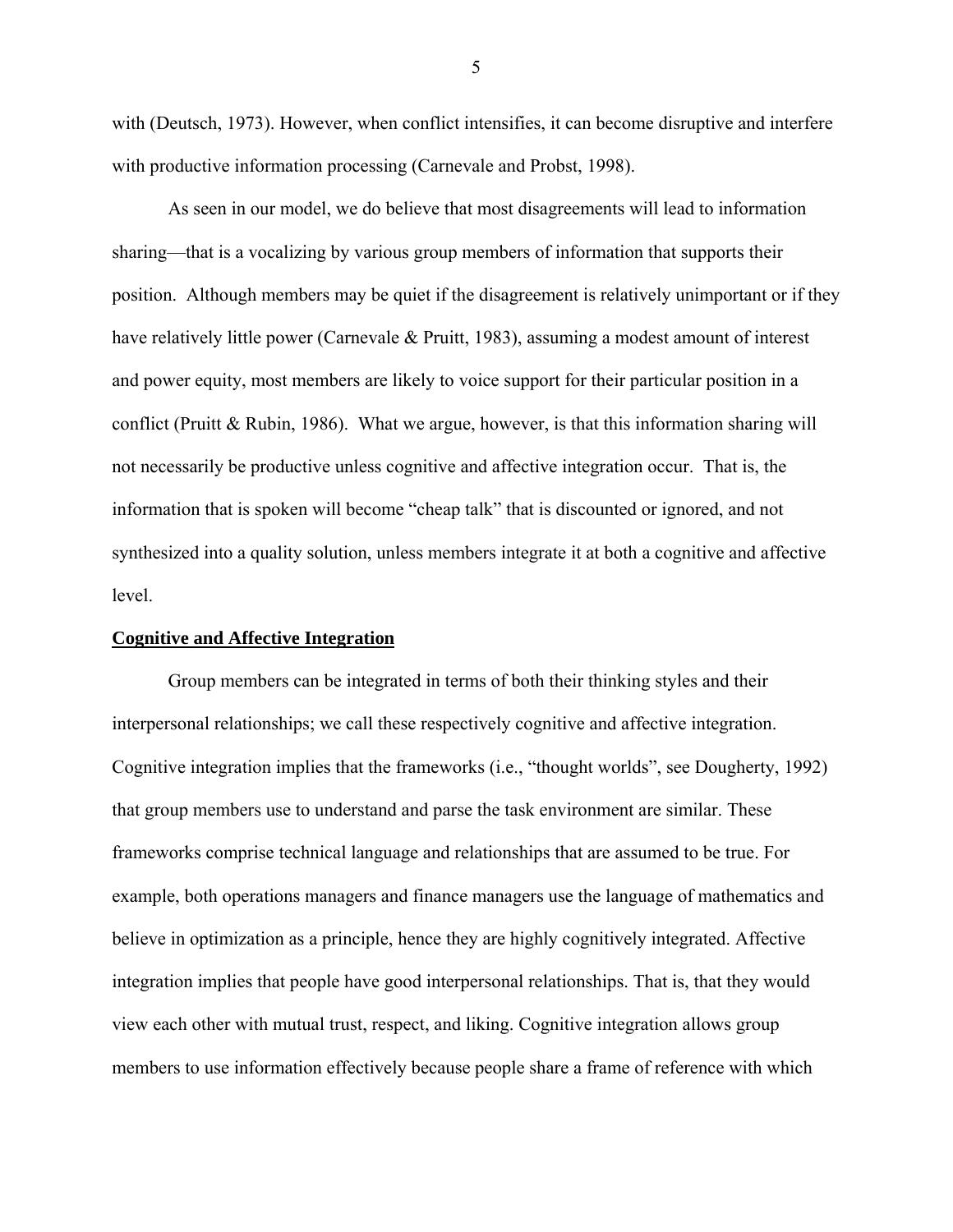they can work through a problem. Affective integration allows group members to use information effectively because it motivates people to try and incorporate the other party's requests, even when they don't understand.

#### **Demographic Faultlines**

Cognitive and affective integration will be influenced by the diversity of the group, and specifically the strength of the group's faultlines. Group faultline theory argues that it is not only the dispersion of a demographic characteristic (heterogeneity) that influences group processes and outcomes, but also the alignment across members based on multiple characteristics that are simultaneously considered. Group faultlines are hypothetical dividing lines that split a group into relatively homogeneous subgroups based on the group members' demographic alignment along one or more attributes (adapted from Lau and Murnighan, 1998). An example of a group with a strong faultline would be a four-person group consisting of two white male employees who are 21 years old and two black female employees who are 50 years old. In this group, the members are aligned such that all the men are white and 21 years old and the two females are black and 50 years old. Two homogenous subgroups may emerge in this group based on group members' similarities in gender, race, and age; according to Lau and Murnighan (1998), there is a strong faultline within the group. An example of a group with weak faultline would be a four-person group consisting of one 21-year old Asian female, one 21-year old white male, one 25-year old black female, and one 25-year old Native American Indian male. In this latter group, the demographic alignment across members is not as clear as in the first example because two different subgroup possibilities may evolve around the categories of either gender or age. The more characteristics or layers along which the group is separated, the more cleanly the faultline cuts through the group, and the stronger the faultline will be.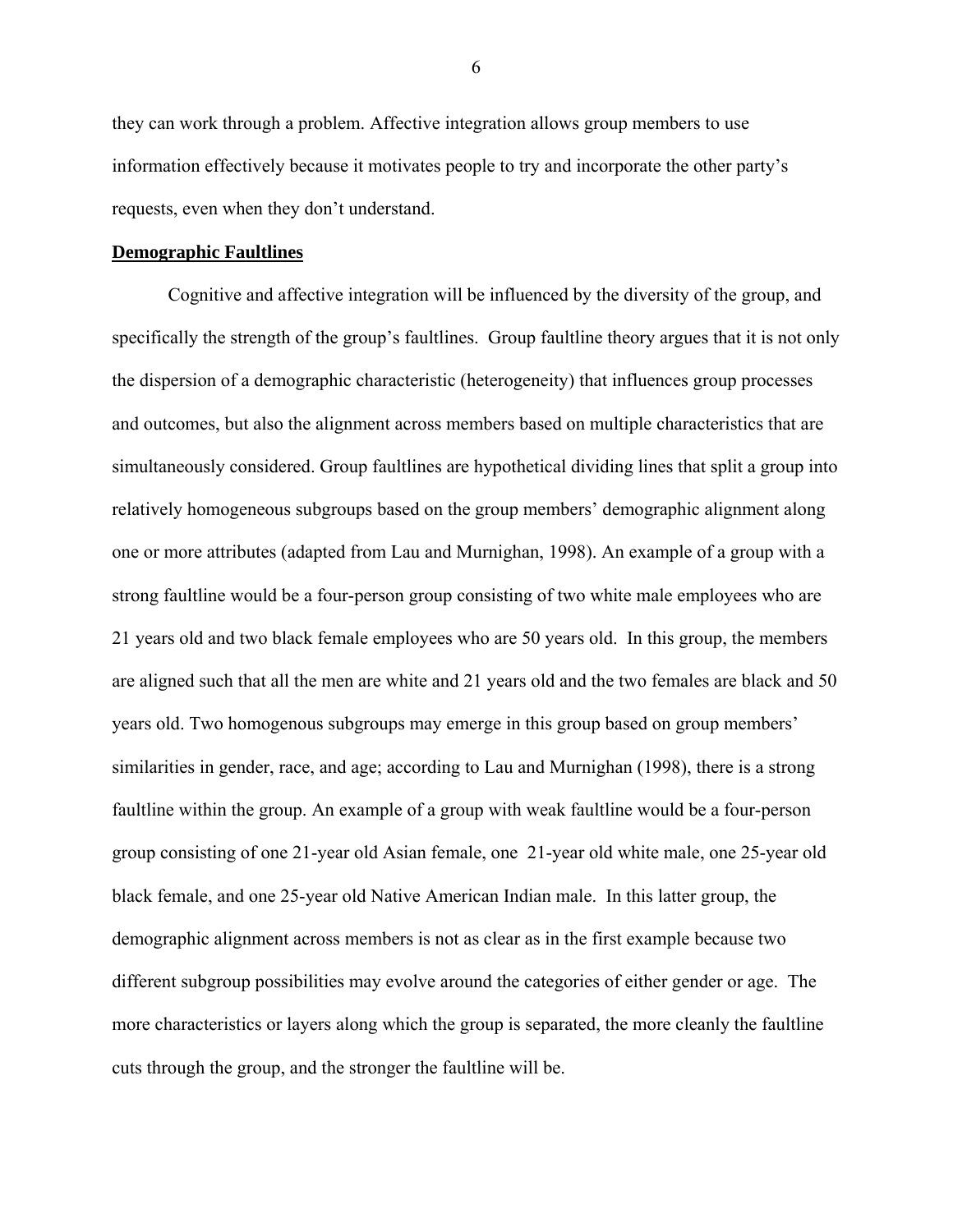Most diversity and relational demography research focuses on how group members categorize themselves based on demographic characteristics (e.g., race, gender, tenure). It is then assumed that individuals will identify themselves with the categories to which they belong (Tajfel and Turner, 1986); this mechanism of identification explains how differences in demographics can affect conflict (e.g., Jehn et al., 1999; Pelled et al., 1999) and outcomes (e.g. Cummings et al., 1993; Thornburg, 1991). Group faultline theory further suggests that categorization and identification with multiple demographic categories are more likely to create subgroups of individuals who then view other subgroups in a competitive, and often negative, way. These processes have been shown to become a potential source of tension, strain and disagreements in workgroups, suggesting that "faultlines may have more potential for performance losses owing to increased conflict" (Lau and Murnighan, 1998, p. 327). Hence the stronger the group's faultlines, the less likely cognitive and affective integration will occur. Faultlines polarize groups around certain viewpoints because of the pressure to conform to the subgroup norm and because of subgroup competition (Lau and Murnighan, 1998; Wit and Kerr, 2002). When group faultlines develop within diverse groups, the integration of subgroup members' diverse perspectives becomes extraordinarily difficult.

Hence we propose:

Hypothesis 1 (H1): Groups with high levels of disagreements (task and process) will have low levels of group and individual performance.

Hypothesis 2 (H2): Information sharing will mediate the effects of task and process disagreement on group performance; that is, the greater the disagreement, the lower the level of information sharing within a group which leads to lower levels of group performance.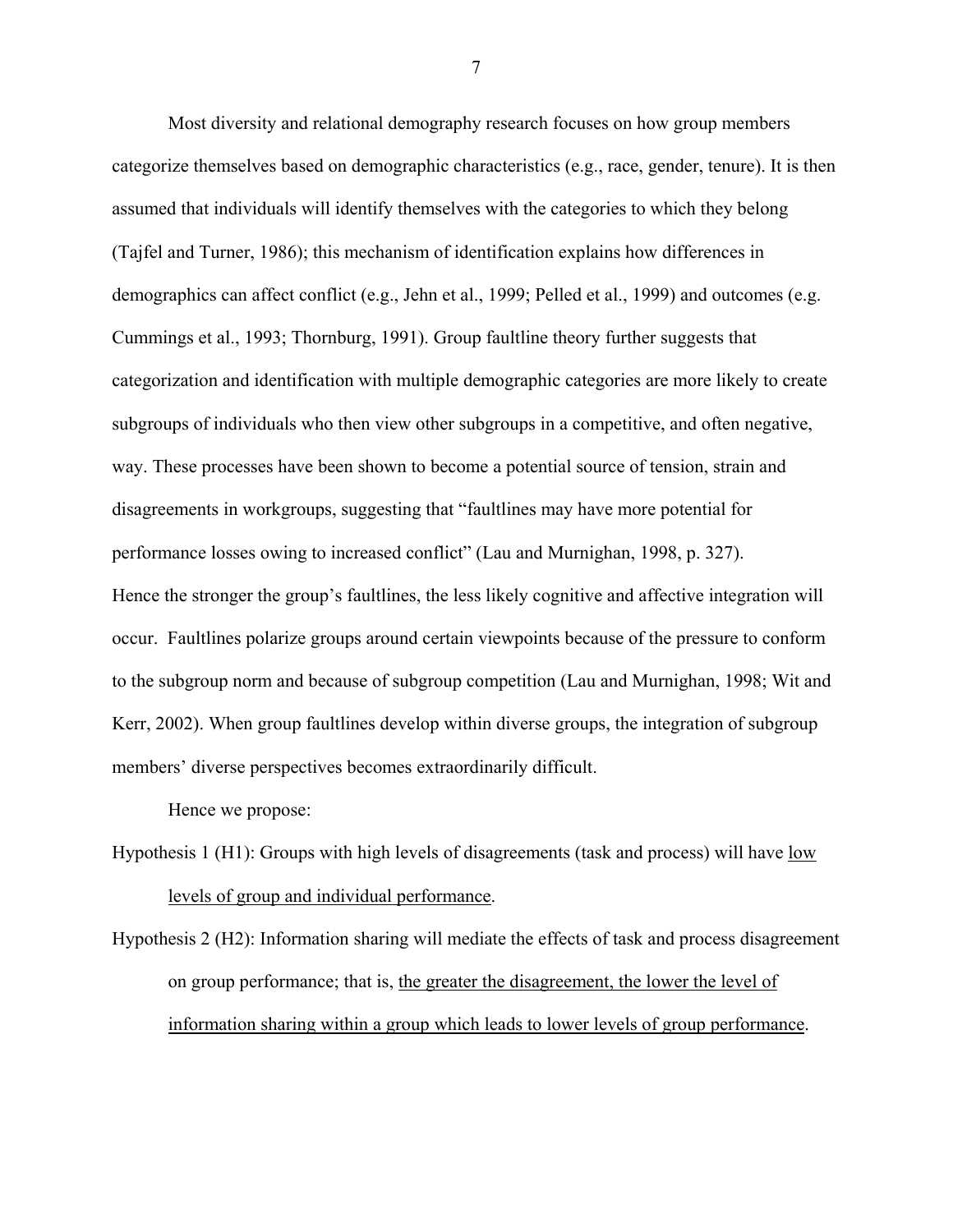- Hypothesis 3 (H3): Demographic faultlines will moderate the relationship between information sharing and group performance; that is, if there are weak faultlines within the group, information sharing will result in high levels of group performance. In contrast, if there are strong faultlines within the group, information sharing will result in low levels of group performance.
- Hypothesis 4 (H4): Integration (cognitive and affective) will mediate the moderating effect of demographic faultiness on the relationship between information sharing and group performance.

#### **Method**

#### *Participants*

 Participants were 321 MBA students in 88 five to six person teams. Students ranged in age from 22 to 54, and approximately one quarter were women. The teams were engaged in a realistic business simulation called Management Game (Cohen, Dill, Kuhen & Winters, 1964). Participation in the study earned students a chance to win 6 prizes ranging from \$250 - \$550. *Setting* 

 The MBA teams act as the top management team (TMT) of a wristwatch company. The simulated companies operate in a virtual world for a virtual three-year period over 14 weeks. Sixty-seven parameters in the simulation (e.g., demand, competition, cost of labor, stock price, etc.) interactively determine the dynamics of the world, and the worlds evolve over time in partial response to the organizational decisions made by the teams. The teams make decisions about issues such as product positioning, production method, distribution channels, R&D spending, and organizational financing. These decisions are put into the simulation twice a week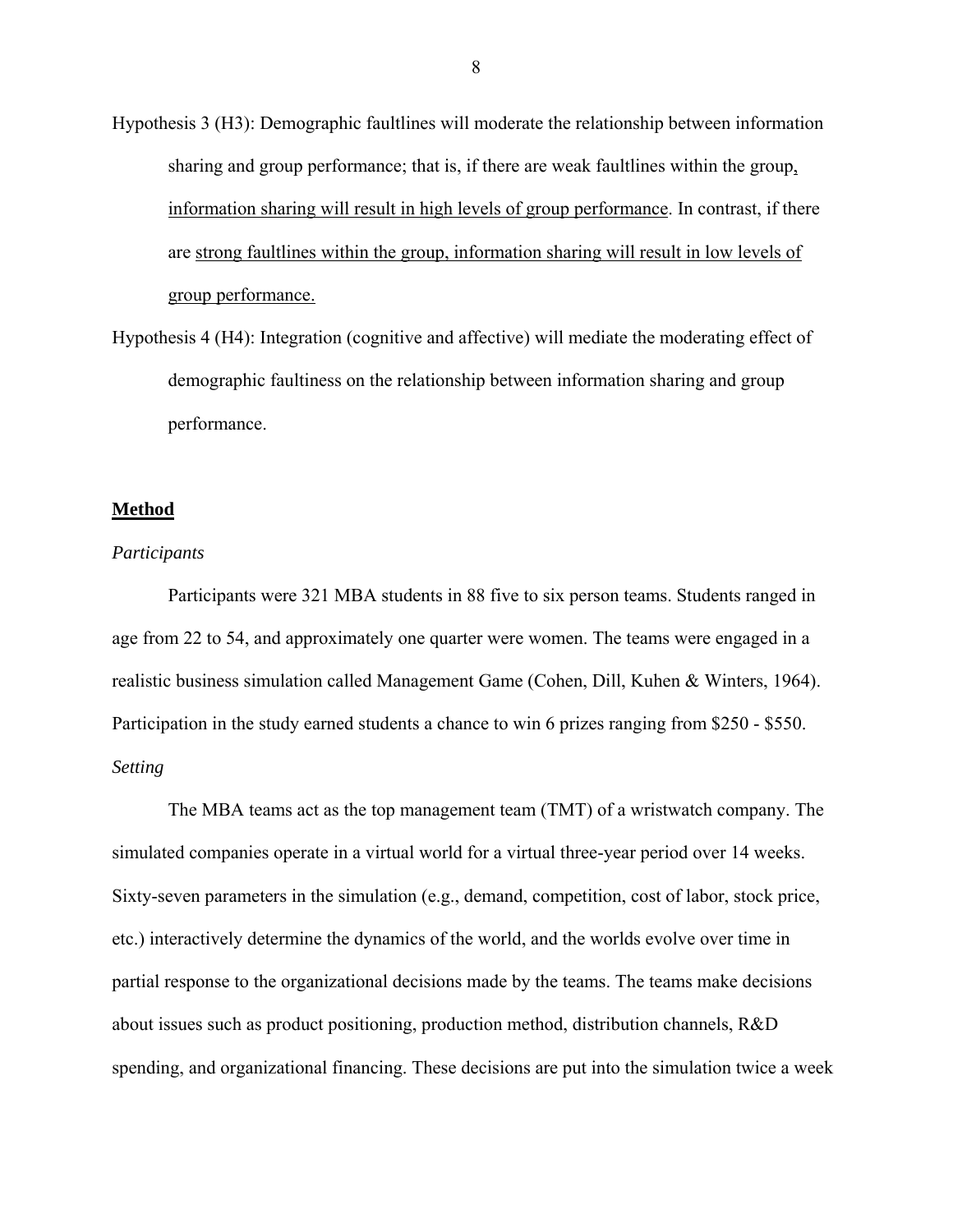as moves. Teams also have to deal with exogenous shocks and opportunities that arise in the world such as a class action lawsuit, a labor negotiation, and a new factory purchase. At the end of each year, the teams present a report to their board of directors, local business executives who volunteer to act in the simulation. The presentations last about three hours. During this time, teams justify their decisions, summarize their market position, and present their strategy for the coming year.

 The simulation begins in March. The team presidents are selected by the students via popular vote. The rest of the teams are then picked by the presidents in a round-robin draft. The first year ends with a board meeting in April. The simulation is inactive over the summer break. After summer break, the simulation intensifies. The second board meeting is held after the second simulation year ends the third week in September. It was after this meeting that participants completed the first survey. The third year and final board meeting took place in mid October. Participants filled out the second group survey after the third board meeting.

 The Management Game simulation presents an attractive hybrid between an experiment and surveying real top management teams. Like an experiment, the teams are evenly matched because of the round-robin draft style for the players and the similarity in terms of participants' age and work experience. In addition, all companies start from essentially the same place. Similar to real top management teams, the task assigned to teams is incredibly complex, and participants take it seriously. Management game has been Carnegie Mellon's flagship MBA course since the 1960s. Because of the complexity, realism, and competitive nature of game, the students are highly motivated and put tremendous effort into the course.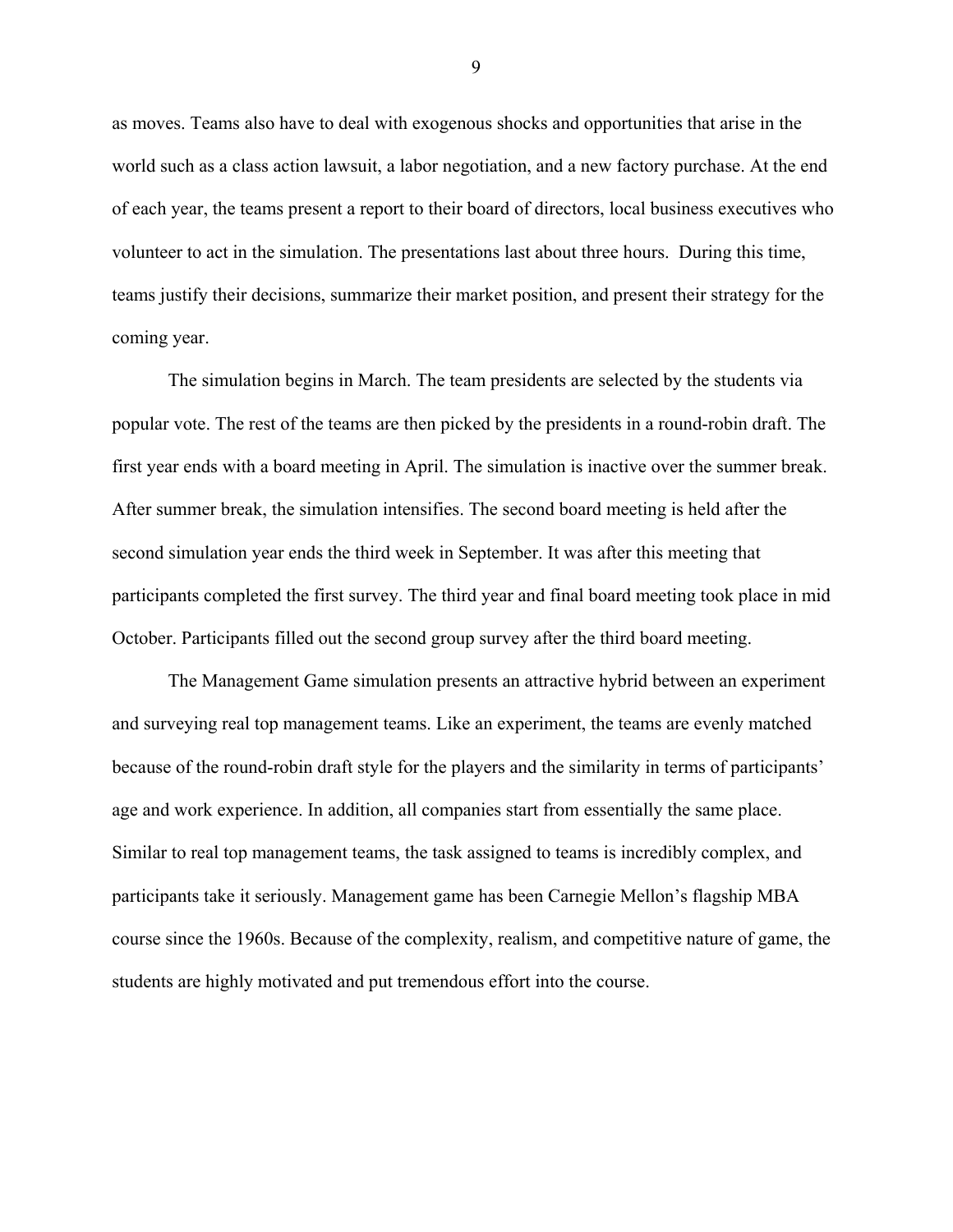#### *Measures*

*Disagreement.* This was measured using task and relationship conflict items adapted from Jehn (1995), and disruption and process conflict items adapted from Jackson (2003). We assessed task-related disagreements with five items (e.g., "How frequently do members of your committee engage in debate about different opinions or ideas?"). We also assessed processrelated disagreements with four items (e.g., "Members of your team often disagree about the best way to make decisions.").

*Information Sharing.* This was measured using four items on information sharing (e.g., "It is very easy for me to get information from other team members when I need it.").

*Cognitive Integration.* This was measured using seven items on cognitive integration (e.g., "Sometimes it is like my team "shares a brain.").

*Affective Integration.* This was measured using eleven items on affective integration (e.g., "I think highly of my team members.").

*Demographic Faultlines*. We measured faultlines using two different methods. First, we calculated faultlines scores based on faultline algorithm developed by Thatcher et al. (2003) and Bezrukova et al. (2003). This *Fau* measure calculates the percent of total variation in overall group characteristics accounted for by the strongest group split and a distance between two sets of averages. Second, we assessed group faultlines with three items (e.g., To what extent has your team split into subgroups?").

*Satisfaction.* Satisfaction was measured with three, five-point items that asked about team member's satisfaction with their team, their board, and their products (e.g., "Overall, I am satisfied working with this team.").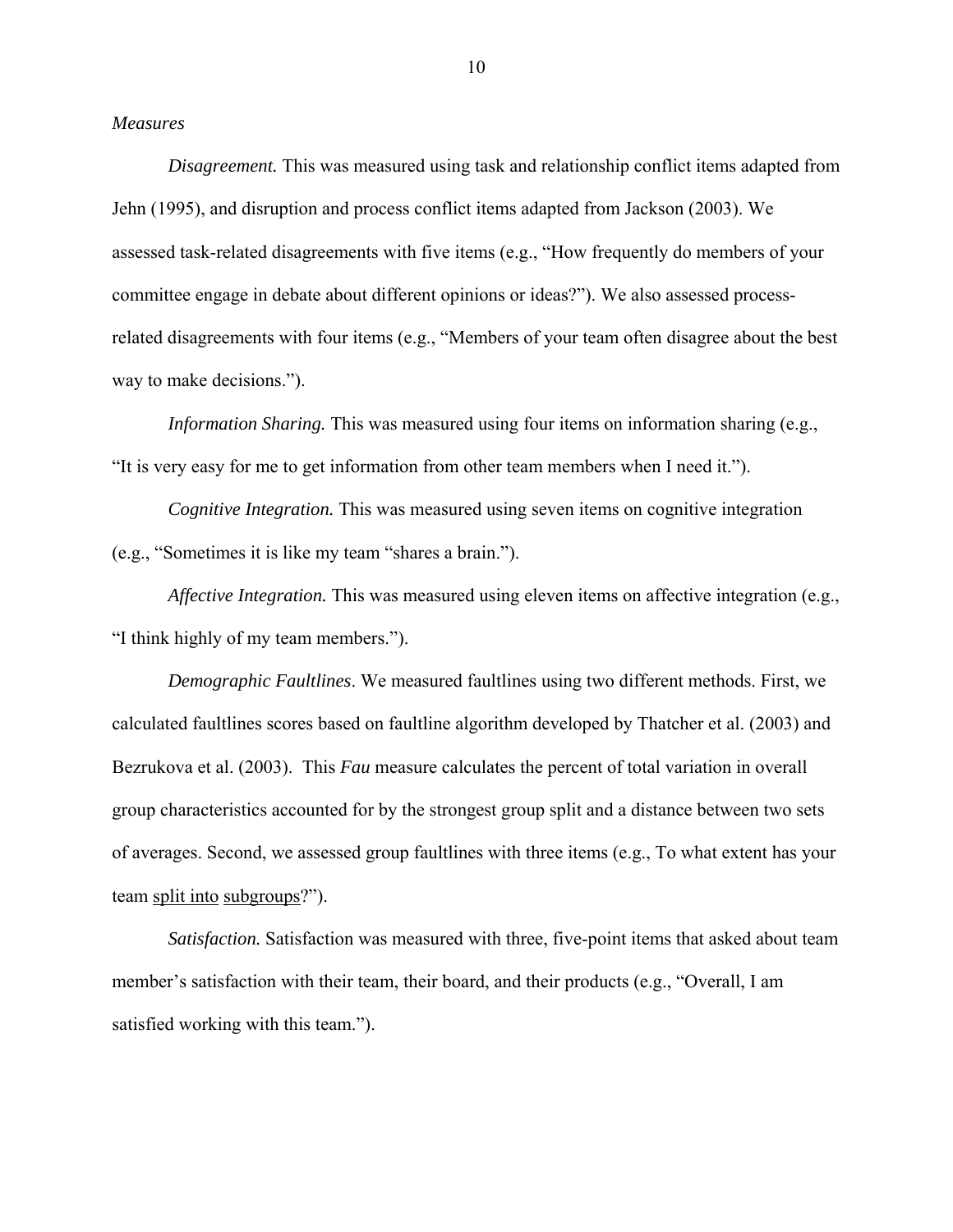*Board ratings.* Each team's board of directors rated the team's performance on 12 dimensions (a seven-point scale ranging from unacceptable to outstanding). These ratings were discussed and agreed upon by all members of a board of directors, and counted toward student's grades.

#### **Results**

At this point in time, the data have all been collected and are currently being analyzed.

Given that disagreements are multilevel phenomena, with observations at one level of analysis (individuals) nested within another level of analysis (groups), we will employ two-level hierarchical linear modeling (Bryk and Raudenbush, 1992; Hofmann, 1997). The basic two-level HLM model is depicted in equation form as follows:

Level 1: 
$$
y_{ij} = \beta_{0j} + \beta_{Ij}x_{Iij} + r_{ij}
$$
 (1)

Level 2: 
$$
\beta_{0j} = \gamma_{00} + \gamma_{01} z_j + U_{0j}
$$
 (2)

$$
\beta_{1j} = \gamma_{10} + U_{1j} \tag{3}
$$

where  $y_{ij}$  is an individual-level outcome measure for person *i* in group *j*,  $x_{1ij}$  represents an individual-level independent variable,  $β_{0j}$  and  $β_{1j}$  are random coefficients representing a withingroup intercept and a within-group slope, respectively,  $r_{ii}$  is an individual-level error term and is assumed to be independent and normally distributed with a mean 0 and a variance of  $\sigma^2$ .  $z_j$ represents a group-level variable,  $\gamma_{00}$  and  $\gamma_{10}$  are between-group intercepts,  $\gamma_{01}$  is a betweengroup slope,  $U_{0i}$  and  $U_{1i}$  are group-level error terms that represent the residual variance for each equation and are assumed to be normally distributed with mean 0 and variance in intercepts ( $\tau_{00}$ ) and slopes  $(\tau_{10})$ .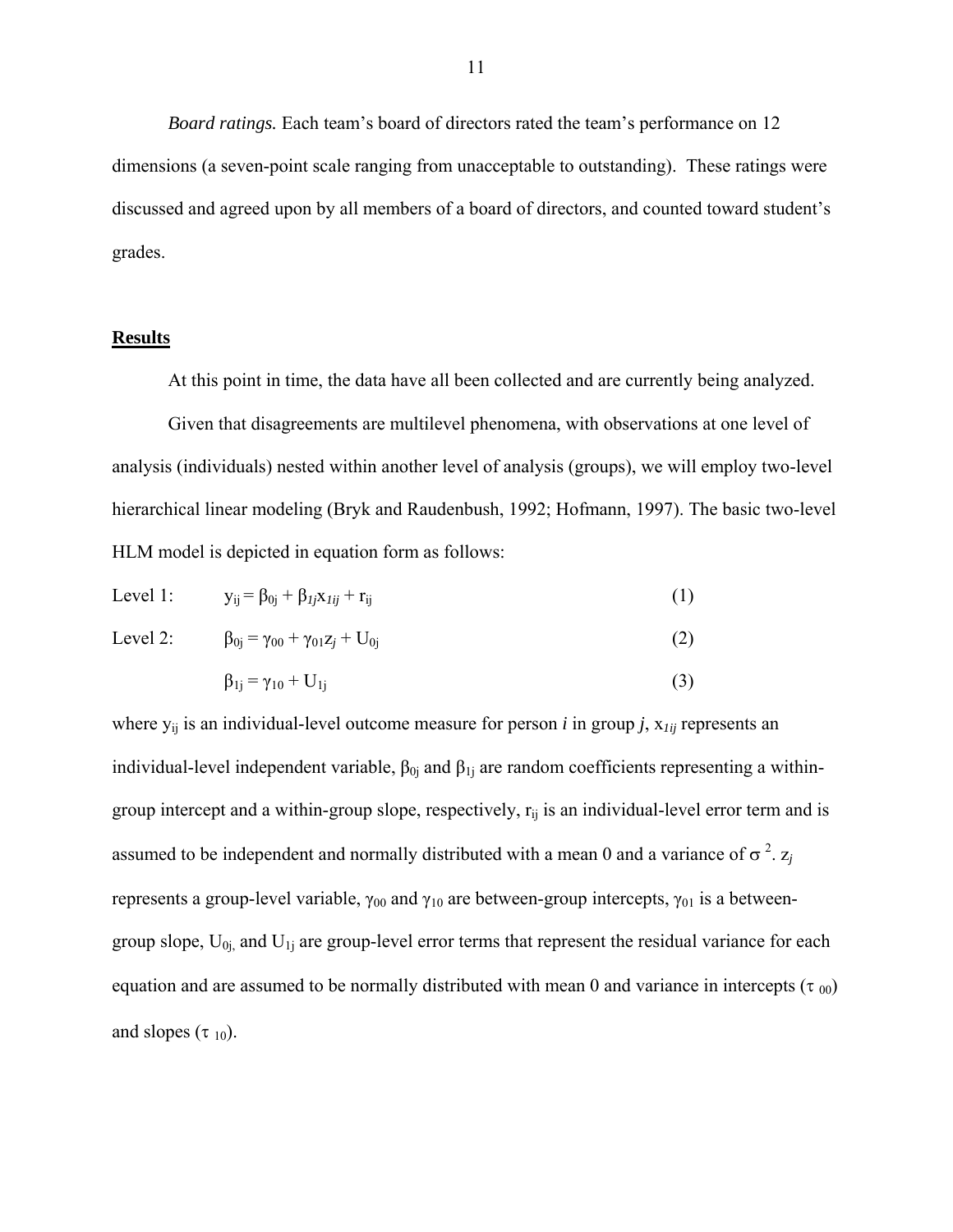We will run a sequence of models using the HLM 5.04 statistical package (Bryk et al., 1994). Each HLM analysis will be conducted in a hierarchical fashion that will include four steps. In the first step, we will estimate the null model to confirm whether there is a systematic within- and between-group variance in our dependent variable (e.g., satisfaction). In the second step, we will add individual-level controls and run a random coefficients regression model. In the third step, we will perform an intercept-as-outcomes regression model 1 and add group-level controls. In the fourth and fifth steps, we will run intercept-as-outcomes regression models to test our hypotheses predicting the main effects as well as mediating and moderating effects. To be continued!!!

#### **Discussion**

To be continued!!!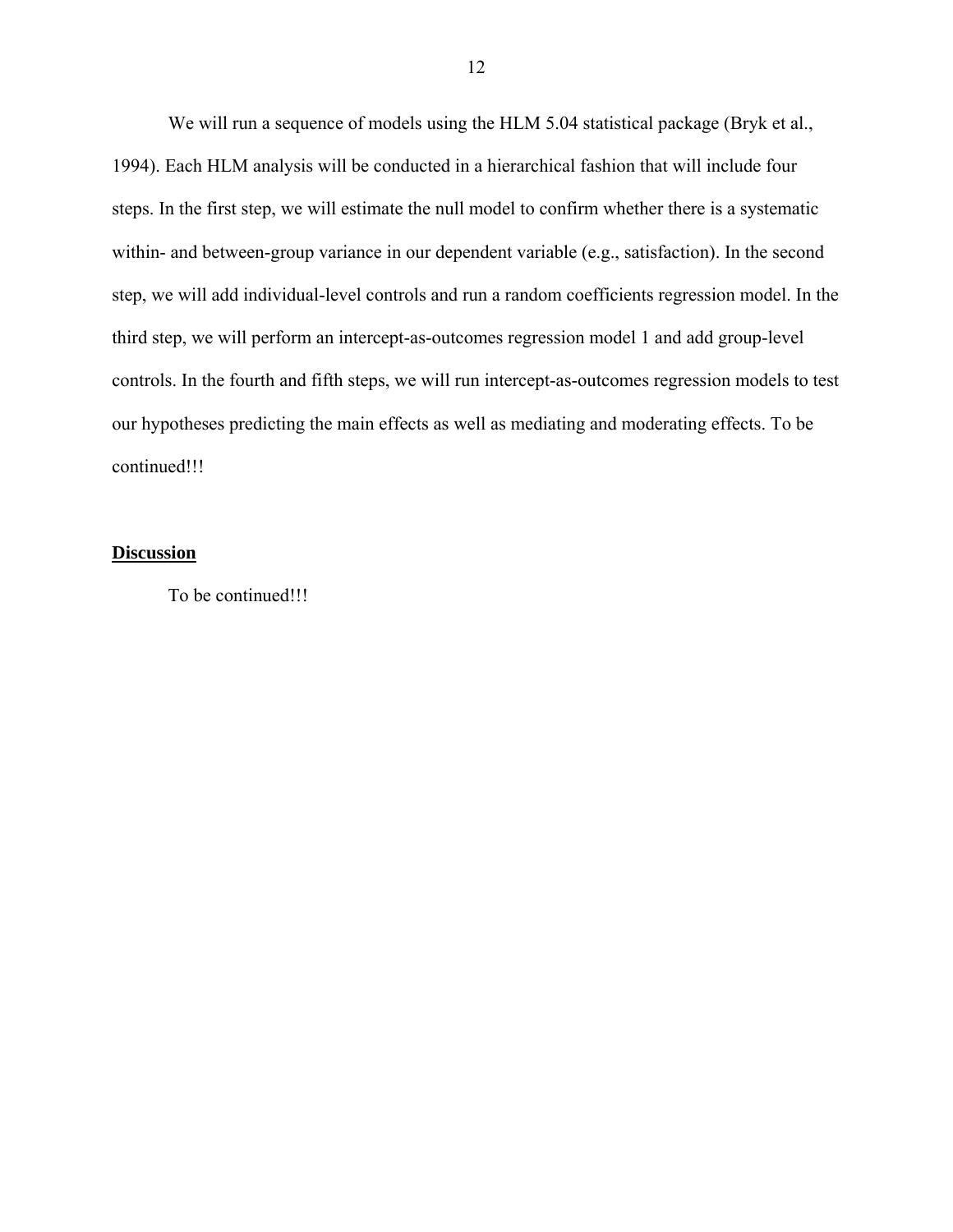#### **References**

Allen, V.L. & Levine, J.M. (1971). Social support and conformity: The role of independent assessment of reality. Journal of Experimental Social Psychology, 7, 48-58.

Amason, A. (1996). Distinguishing the effects of functional and dysfunctional conflict on strategic decision making: Resolving a paradox for the top management teams. Academy of Management Journal, 39, 123-148.

Bezrukova, K., Jehn, K.A., & Zanutto, E. (2002). A Field Study of Group Faultlines, Team Identity Conflict, and Performance in Diverse Groups. Working paper. Wharton, University of Pennsylvania.

Bragg, B.W. & Allen, V. (1972). The role of the public and private support in reducing conformity. Psychonomic Science, 29, 81-82.

Bryk, A. & Raudenbush, S. W. (1992). Hierarchical Linear Models for Social and Behavioral Research: Applications and Data Analysis Methods. Newbury Park, CA: Sage.

Bryk, A., Raudenbush, S.W., Cheong, Y.F., & Congdon, R. (2000). HLM 5:

Hierarchical Linear and Nonlinear Modeling. Scientific Software International, Inc.

Carnevale, P.J., Probst, T.M. (1998). Social values and social conflict in creative problem solving and categorization. Journal of Personality and Social Psychology, 74, 1300-1309.

 Cronin, M.A. & Weingart, L.R. (2003). Conflict in diverse teams: The problem of perceptual gaps and the solution of cognitive and affective integration. Working Paper*.* Carnegie Mellon University.

Cummings, A., Zhou, J., & Oldham, G.R. (1993). Employee reactions to the physical work environment: The role of childhood residential attributes. Journal of Applied Social Psychology, 24, 2213-2238.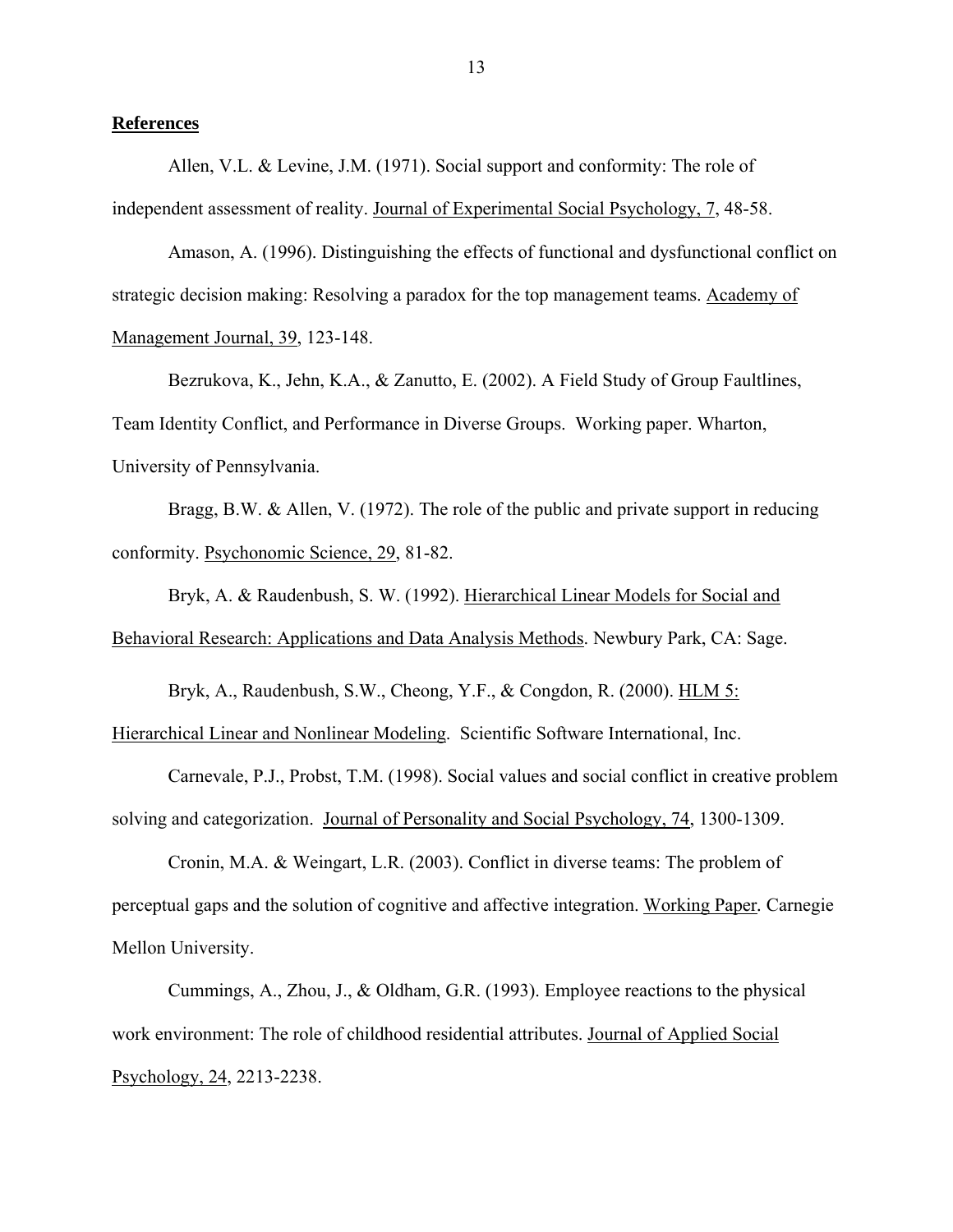DeDreu, C.K.W. & Weingart, L.R. (2003). Task versus relationship conflict, team performance, and team member satisfaction: A meta-analysis. Journal of Applied Psychology, 88, 741-749.

Gibson, C. & Vermeulen, F. (2003). A healthy divide: Subgroups as a stimulus for team learning behavior. Administrative Science Quarterly, 48, 202-239.

Hofmann, D. **(**1997). An overview of the logic and rationale of hierarchical linear models: Theoretical and methodological implications for organizational science. Journal of Management, 24, 623-641.

Jehn, K.A. (1995). A multimethod examination of the benefits and detriments of intragroup conflict. Administrative Science Quarterly, 40, 256-282.

 Jehn, K.A. (1997). A qualitative analysis of conflict types and dimensions in organizational groups. Administrative Science Quarterly, 42, 520-557.

Jehn, K.A., Northcraft, G., & Neale, M. (1999). Why differences make a difference: A field study of diversity, conflict and performance in workgroups. Administrative Science Quarterly, 44, 741-763.

Kabanoff, B. (1991). Equity, equality, power and conflict. Academy of Management Review, 16, 416-441.

 Kramer, R.M. (1991). Intergroup relations and organizational dilemmas: The role of categorization processes. In L.L. Cummings and B.M. Straw (eds.), Research in Organizational Behavior, 13, 191-227. Greenwich, Connecticut: JAI.

 Lau, D. & Murnighan, J.K. (1998). Demographic diversity and faultlines: The compositional dynamics of organizational groups. Academy of Management Review, 23, 325- 340.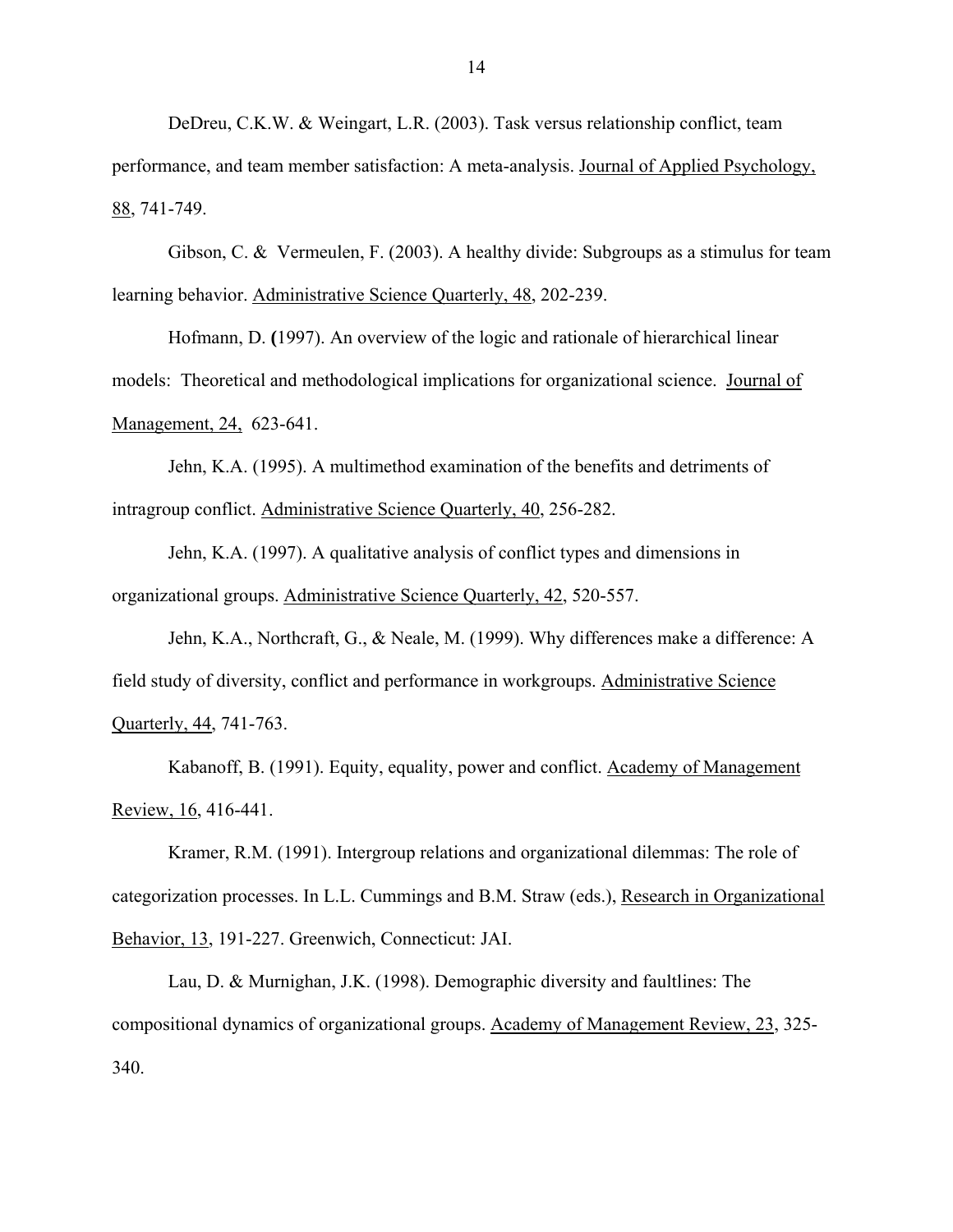Mohrman, S.A., Mohrman, A.M. Jr., Cohen, S.G. (1995). Chapter. Organizing knowledge work systems. Beyerlein, Michael (Ed.), Johnson, Douglas A. (Ed.), et al. Advances in interdisciplinary studies of work teams: Knowledge work in teams, Vol 2 (pp. 61-91). Los Angeles, CA.

Pelled, L.H. (1996). Demographic diversity, conflict, work group outcomes: An intervening process theory. Organization Science, 7, 615-631.

 Pelled, L.H., Eisenhart, K.M., & Xin, K.R. (1999). Exploring the black box: An analysis of work group diversity, conflict and performance. Administrative Science Quarterly, 44, 1-28.

Phillips, KW. (2003). The effects of categorically based expectations on minority influence: The importance of congruence. Society for Personality and Social Psychology, 29, 3- 13.

Phillips, K.W., Mannix, E.A., Neale, M.A., & Gruenfeld, D.H. (In Press). Diverse groups and information sharing: The effects of congruent ties. Journal of Experimental Social Psychology.

Schulz-Hardt, S., Jochims, M., & Frey, D. (2003). Productive conflict in group decision making. Genuine and contrived dissent as strategies to counteract biased information seeking. Organizational Behavior & Human Decision Process, 88, 563-586.

 Tajfel, H. & Turner, J. (1986). The social identity theory of intergroup behavior. In S. Worchel (Ed.), Psychology of intergroup relations*.* Chicago: Nelson Hall.

Thatcher, S.M.B., Jehn, KA., & Zanutto, E. (2003). Cracks in diversity research: The effects of faultlines on conflict and performance. Group Decision and Negotiation, 12, 217-241.

Thornburg, T. (1991). Group size and member diversity influence on creative performance. Journal of Creative Behavior, 25, 324-333.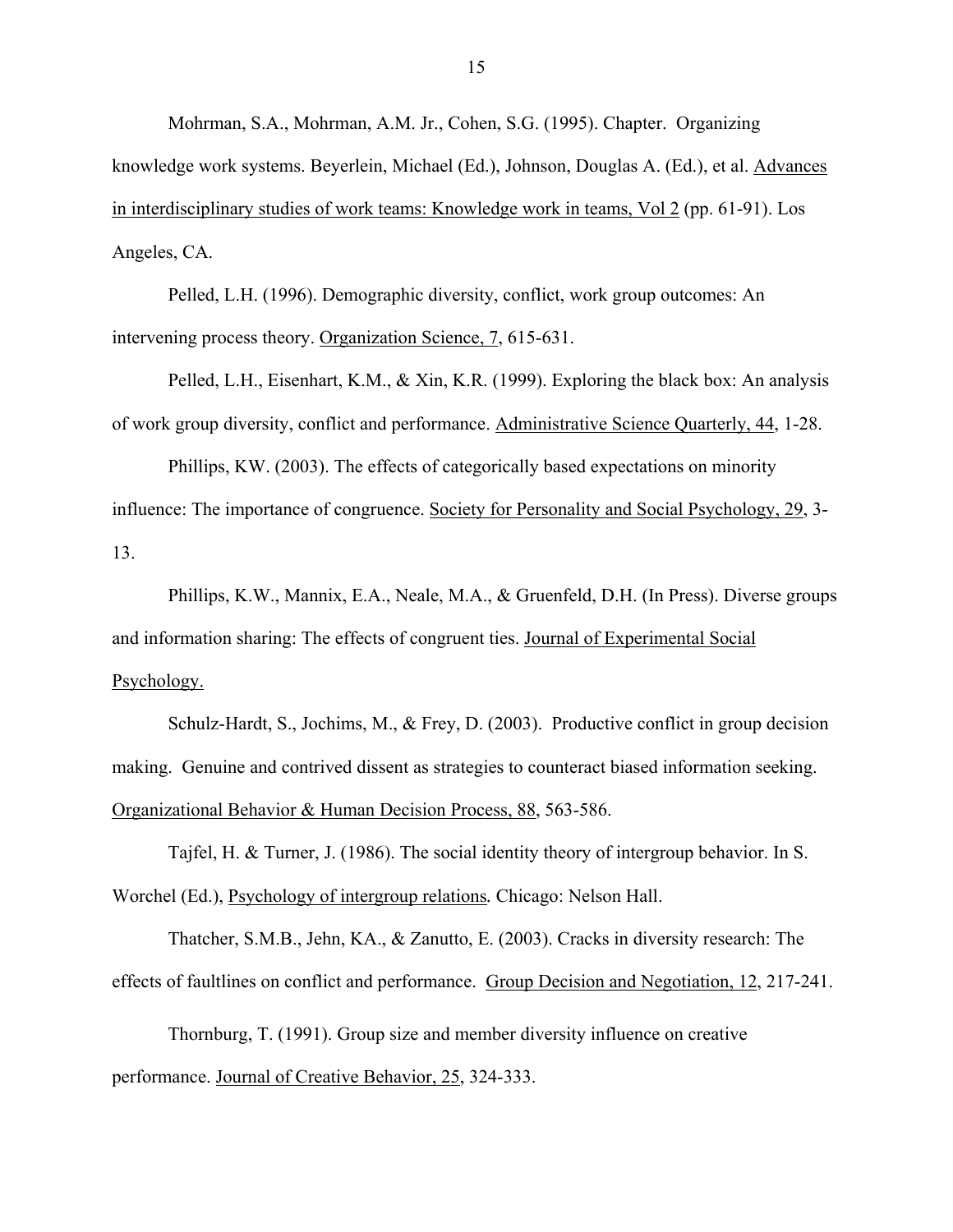Tjosvold, D. (1997). Conflict within interdependence: Its value for productivity and individuality. DeDreu, Carsten K.W. (Ed), Van de Vliert, Evert (Ed). Using Conflict Organizations (pp. 23-37). Simon Fraser U, Burnaby, BC, Canada.

 Wit, A.P. & Kerr, N.L. (2002). 'Me versus just us versus us all' Categorization and cooperation in nested social dilemmas. Journal of Personality and Social Psychology, 83, 616- 637.